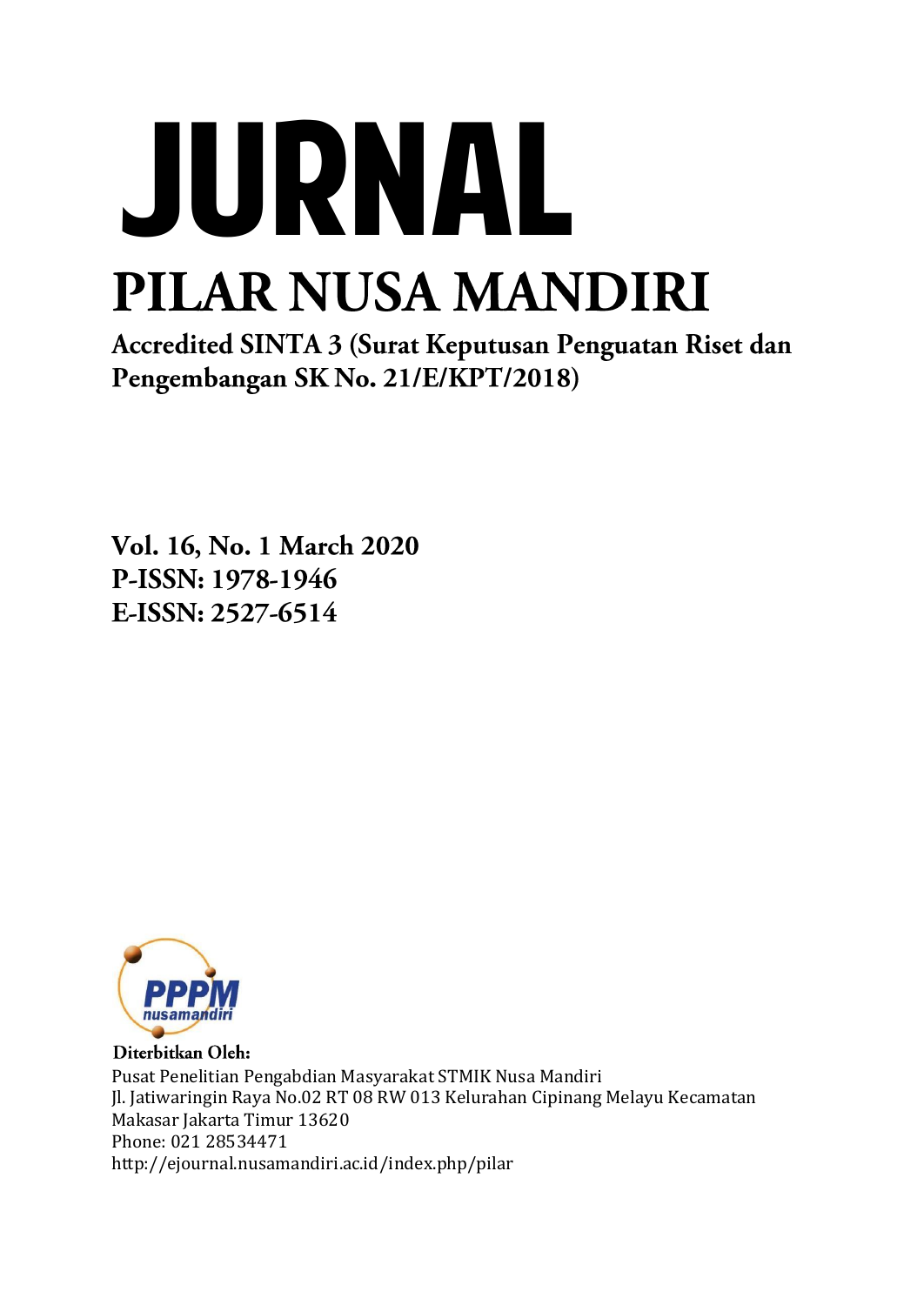### **ii**Jurnal PILAR Nusa Mandiri Vol. 16, No. 1 March 2020

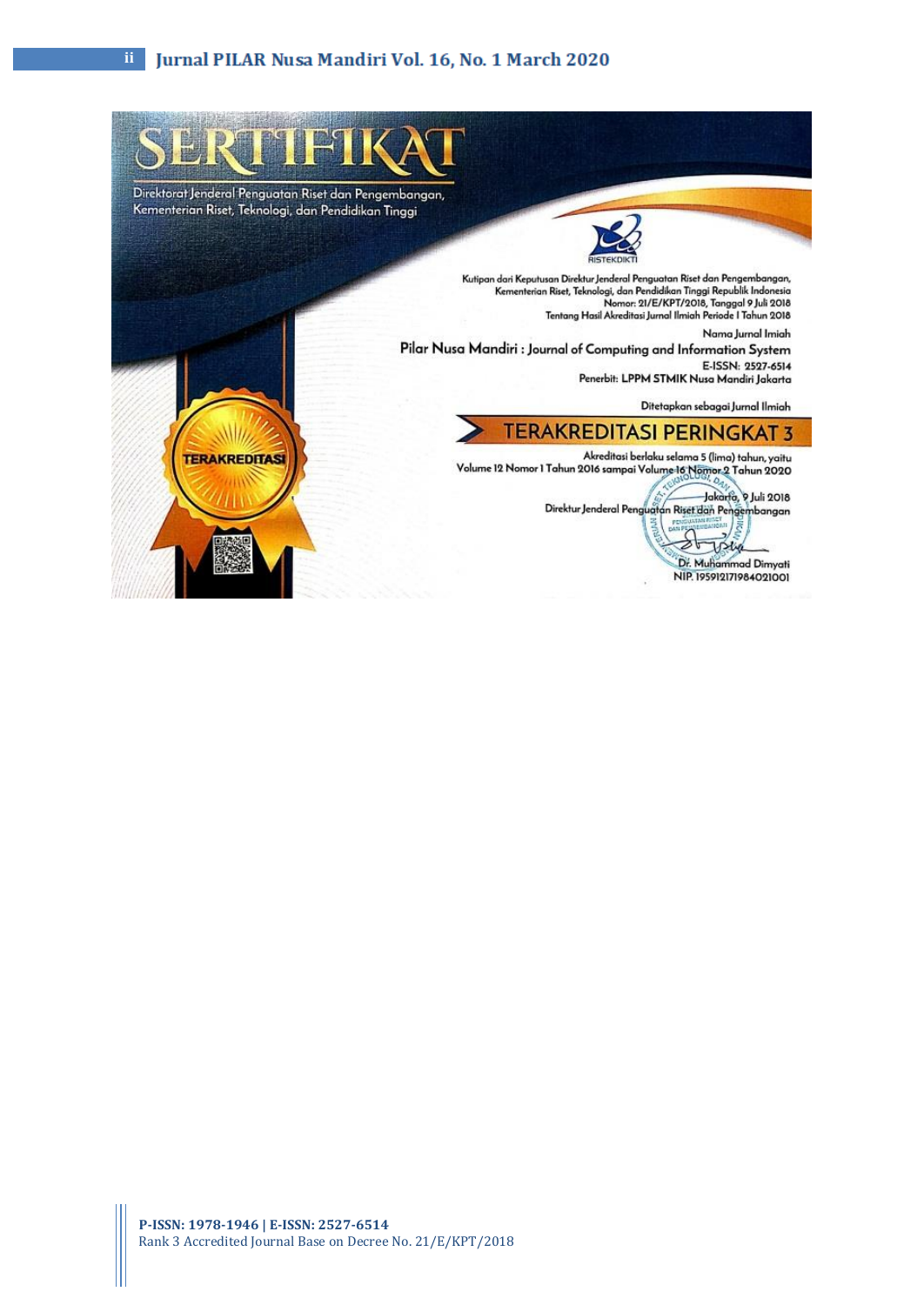## **EDITORIAL BOARD**

| Advisor                 | : Ketua STMIK Nusa Mandiri                                                                                                                                                                                                                                                                                                                                                                                                                                                                                                                                                                                                                                                                                                                                                                                                                                                                                                                                                                                                  |
|-------------------------|-----------------------------------------------------------------------------------------------------------------------------------------------------------------------------------------------------------------------------------------------------------------------------------------------------------------------------------------------------------------------------------------------------------------------------------------------------------------------------------------------------------------------------------------------------------------------------------------------------------------------------------------------------------------------------------------------------------------------------------------------------------------------------------------------------------------------------------------------------------------------------------------------------------------------------------------------------------------------------------------------------------------------------|
| Person in charge        | : Ketua PPPM STMIK Nusa Mandiri Jakarta                                                                                                                                                                                                                                                                                                                                                                                                                                                                                                                                                                                                                                                                                                                                                                                                                                                                                                                                                                                     |
| Editor in Chief         | Dr. Windu Gata, M.Kom (STMIK Nusa Mandiri)<br>÷.                                                                                                                                                                                                                                                                                                                                                                                                                                                                                                                                                                                                                                                                                                                                                                                                                                                                                                                                                                            |
| Editor                  | Anggi Oktaviani, M.Kom (STMIK Nusa Mandiri)<br>$\bullet$<br>Nurmalasari, M.Kom (STMIK Nusa Mandiri)<br>$\bullet$<br>Mohammad Badrul, M.Kom (STMIK Nusa Mandiri)<br>$\bullet$<br>Sopiyan Dalis, M.Kom (Universitas Bina Sarana Informatika)<br>$\bullet$<br>Rani Irma Handayani, M.Kom (STMIK Nusa Mandiri)<br>$\bullet$<br>Ninuk Wiliani, M.Kom (Institut Teknologi & Bisnis BRI)<br>$\bullet$                                                                                                                                                                                                                                                                                                                                                                                                                                                                                                                                                                                                                              |
| Reviewer                | Dr Hilman Ferdinandus Pardede, S.T, MEICT (Pusat<br>$\mathbf{r}$<br>Penelitian Informatika LIPI)<br>Dr. Sfenrianto, M.Kom (Universitas Bina Nusantara)<br>$\bullet$<br>Dr. Didi Rosiyadi, M.Kom (Pusat Penelitian Informatika LIPI)<br>$\bullet$<br>Dr. Dwiza Riana, S.Si, MM, M.Kom (STMIK Nusa Mandiri<br>$\bullet$<br>Jakarta)<br>Taufik Sutanto, Ph.D (Universitas Islam Negeri Syarif<br>$\bullet$<br>Hidayatullah Jakarta)<br>Rifki Sadikin, Ph.D (Lembaga Ilmu Pengetahuan Indonesia)<br>$\bullet$<br>Dr. Foni Agus Setiawan, M.Kom (Universitas Ibn Khaldun,<br>$\bullet$<br>Bogor, Indonesia<br>Sukmawati Anggraeni Putri, M.Kom (STMIK Nusa Mandiri<br>$\bullet$<br>Jakarta)<br>Dinar Ajeng Kristiyanti, M.Kom (STMIK Nusa Mandiri<br>$\bullet$<br>Jakarta)<br><b>Erene Gernaria Sihombing (STMIK Nusa Mandiri)</b><br>$\bullet$<br>Betty Dewi Puspasari, S.Kom, MT (Sekolah Tinggi Teknik<br>$\bullet$<br>Atlas Nusantara Malang)<br>Bambang Krismono Triwijoyo, M.Kom (STMIK Bumi Gora<br>$\bullet$<br>Mataram) |
| <b>Editor's Address</b> | Kampus STMIK Nusa Mandiri<br>Jl. Jatiwaringin Raya No.02 RT 08 RW 013 Kelurahan Cipinang<br>Melayu Kecamatan Makasar Jakarta Timur 13620<br>Phone: 021 28534471                                                                                                                                                                                                                                                                                                                                                                                                                                                                                                                                                                                                                                                                                                                                                                                                                                                             |
| Website                 | http://ejournal.nusamandiri.ac.id/index.php/pilar                                                                                                                                                                                                                                                                                                                                                                                                                                                                                                                                                                                                                                                                                                                                                                                                                                                                                                                                                                           |
| <b>Editorial Email</b>  | jurnal.pilar@nusamandiri.ac.id                                                                                                                                                                                                                                                                                                                                                                                                                                                                                                                                                                                                                                                                                                                                                                                                                                                                                                                                                                                              |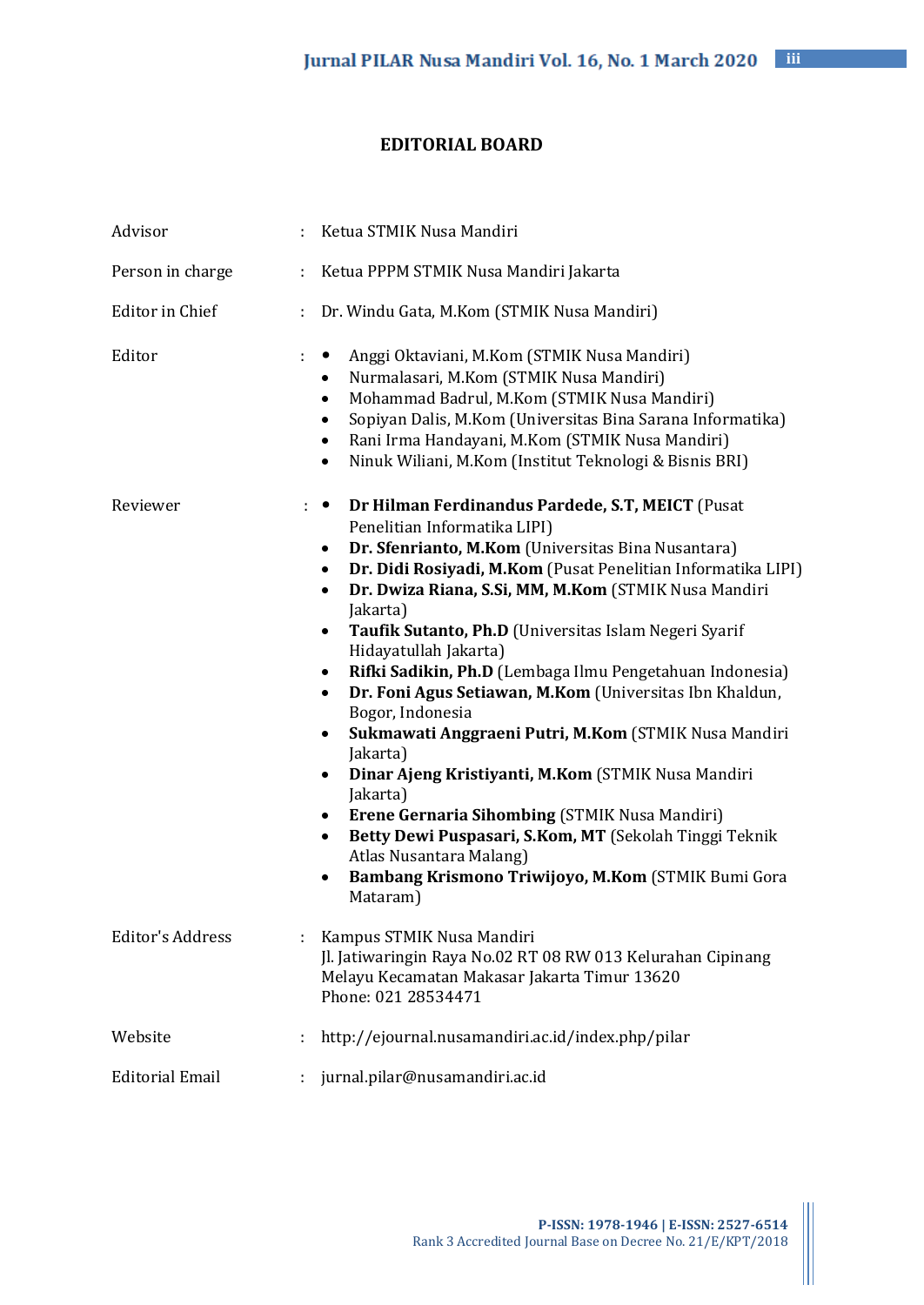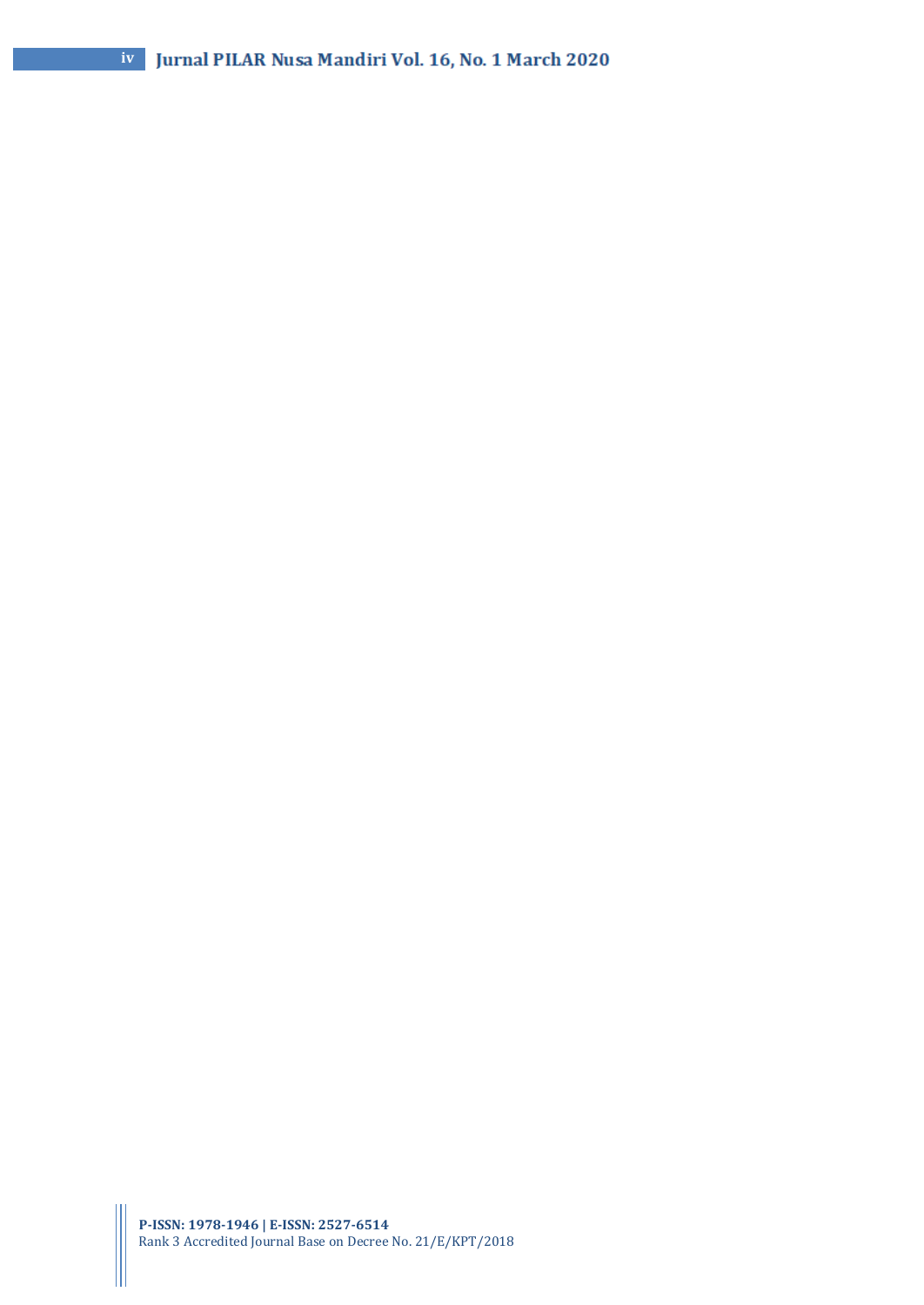### **PREFACE**

Editor of the Journal of PILAR Nusa Mandiri (PILAR), said praise and gratitude to the presence of Allah S.W.T, creator of the universe who mastered knowledge as wide as the heavens and the earth, for the abundance of grace and gifts that have been given to PILAR editors to publish **PILAR Vol. 16, No. 1, March 2020**. PILAR has the status of an Accredited National Journal accredited by the Indonesian Ministry of Research and Higher Education at the **SINTA S3** level, in accordance with the Decree of Strengthening Research and Development Decree Number 21 / E / KPT / 2018, which has been in effect since July 9, 2018, for 5 years which is used by lecturers, researches, and professionals as a medium or media to publish publications on the findings of research conducted in each semester.

PILAR is published 1 (one) year for 2 (two) times at the beginning of each semester, PILAR editors receive scientific articles from the results of research, reports/case studies, information technology studies, and information systems, which are oriented to the latest in science and information technology in order to be a source of scientific information that is able to contribute to the increasingly complex development of information technology.

The editor invited fellow researchers, scientists from various higher education institutions to make scientific contributions, both in the form of research results and scientific studies in the field of computer science, computer technology, information technology. The editorially hopes for input from readers or related to scientific periodicals, in order to further improve the quality of the journal as we all hope.

The editor hopes that the scientific articles contained in the scientific journal PILAR will be useful for academics and professionals working in the world of management, education, and information technology.

Chief Editor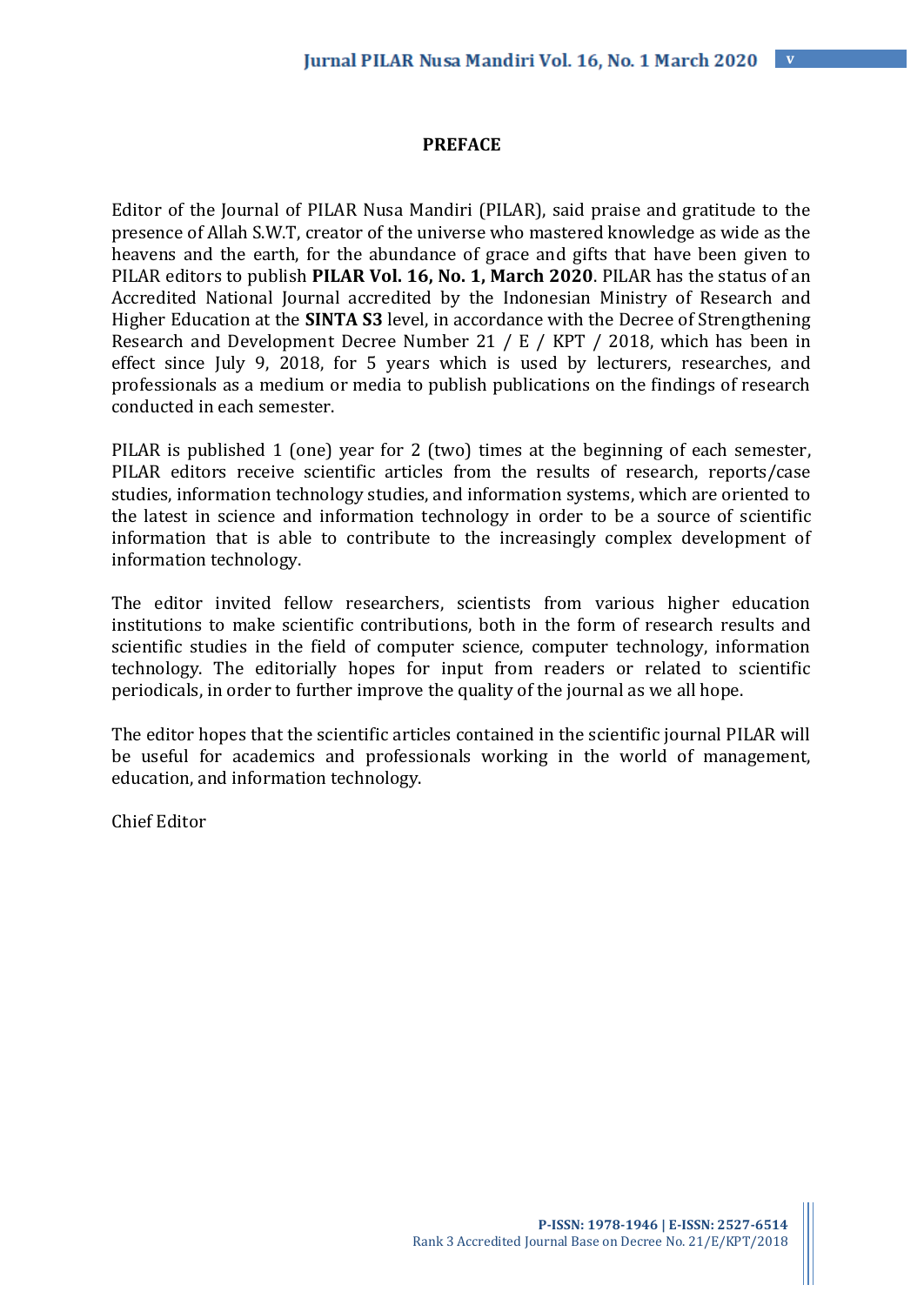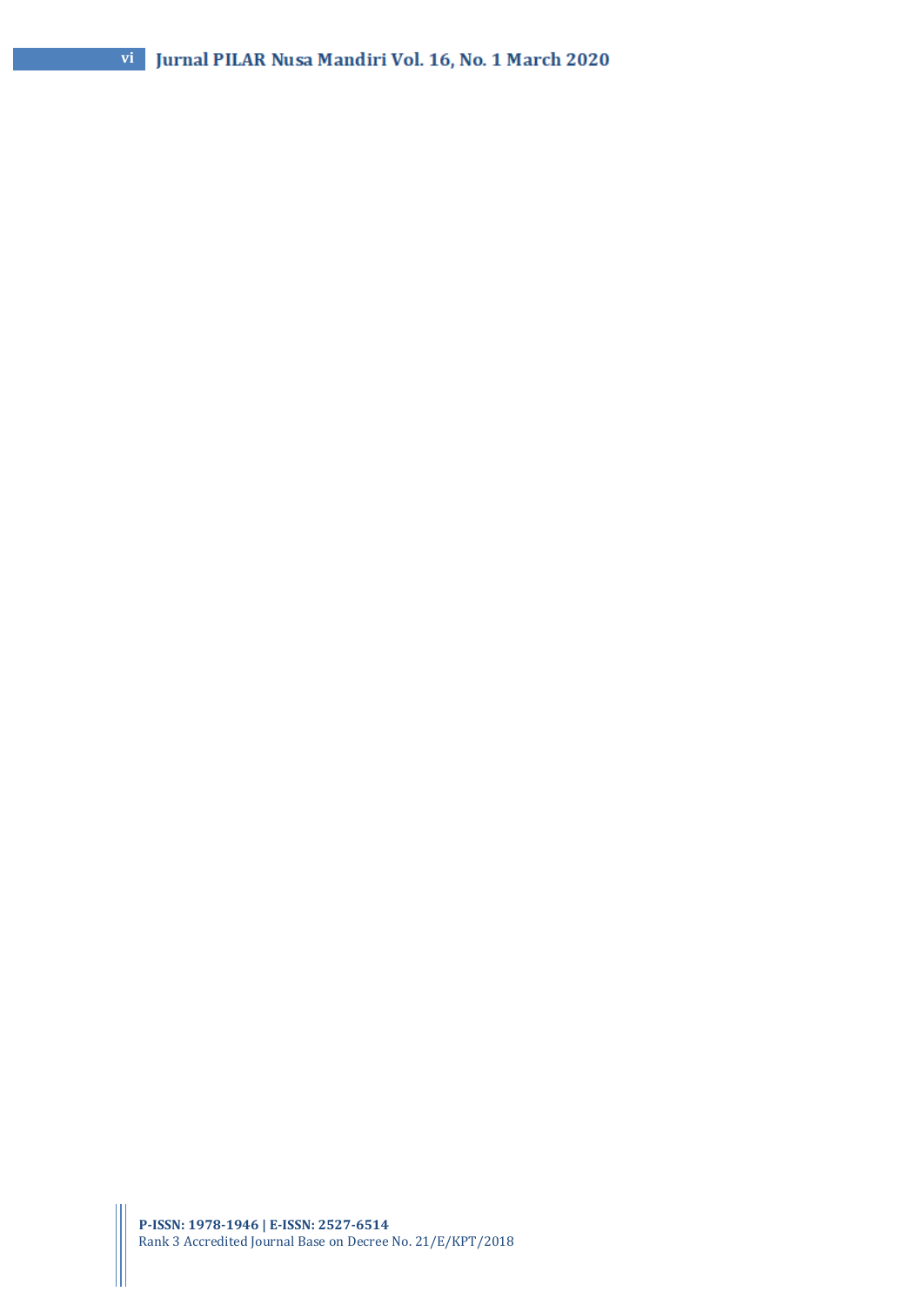# **TABLE OF CONTENTS**

|  | 1. MEASUREMENT OF VALIDITY AND RELIABILITY OF CUSTOMER SATISFACTION<br>QUESTIONER in E-BOARDING APPICATIONS<br>Sisilia Thya Safitri, Dwi Mustika Kusumawardani, Citra Wiguna, Didi Supriyadi, Intan<br>DOI: https://doi.org/10.33480/pilar.v16i1.1069 |  |
|--|-------------------------------------------------------------------------------------------------------------------------------------------------------------------------------------------------------------------------------------------------------|--|
|  | 2. ANALYSIS OF KARAWANG ONLINE SALES CUSTOMER SATISFACTION USING<br><b>CUSTOMER SATISFACTION INDEX (CSI) METHOD</b><br>DOI: https://doi.org/10.33480/pilar.v16i1.1111                                                                                 |  |
|  | 3. DECISION SUPPORT SYSTEM USING AHP METHOD FOR TEACHER PERFORMANCE<br><b>ASSESSMENT</b><br>DOI: https://doi.org/10.33480/pilar.v16i1.1031                                                                                                            |  |
|  | 4. IMPLEMENTATION OF GAIN RATIO AND K-NEAREST NEIGHBOR FOR<br><b>CLASSIFICATION OF STUDENT PERFORMANCE</b><br>DOI: https://doi.org/10.33480/pilar.v16i1.813                                                                                           |  |
|  | 5. ANALYSIS OF PLANT FRAGARIA XANANASSA DISEASE DIAGNOSES USING<br>PRODUCTION RULES BASE ON EXPERT SYSTEM<br>DOI: https://doi.org/10.33480/pilar.v16i1.1174                                                                                           |  |
|  | 6. IMAGE BACKGROUND PROCESSING FOR COMPARING ACCURACY VALUES OF OCR<br>PERFORMANCE<br>Desiana Nur Kholifah, Hendri Mahmud Nawawi, Indra Jiwana Thira  33-38<br>DOI: https://doi.org/10.33480/pilar.v16i1.1076                                         |  |
|  | 7. SELECTION OF EXTRACURRICULAR ACTIVITIES IN SMK INSAN AQILAH 4 JAKARTA<br>USING PROFILE MATCHING METHOD<br>Wahyudin Wahyudin, Andi Saryoko, Abdul Aziz, Lia Nurmalia 39-44<br>DOI: https://doi.org/10.33480/pilar.v16i1.913                         |  |
|  | 8. DECISION SUPPORT SYSTEM IN DETERMINING THE BEST JUDO ATHLETE USING<br><b>AHP METHOD</b><br>DOI: https://doi.org/10.33480/pilar.v16i1.919                                                                                                           |  |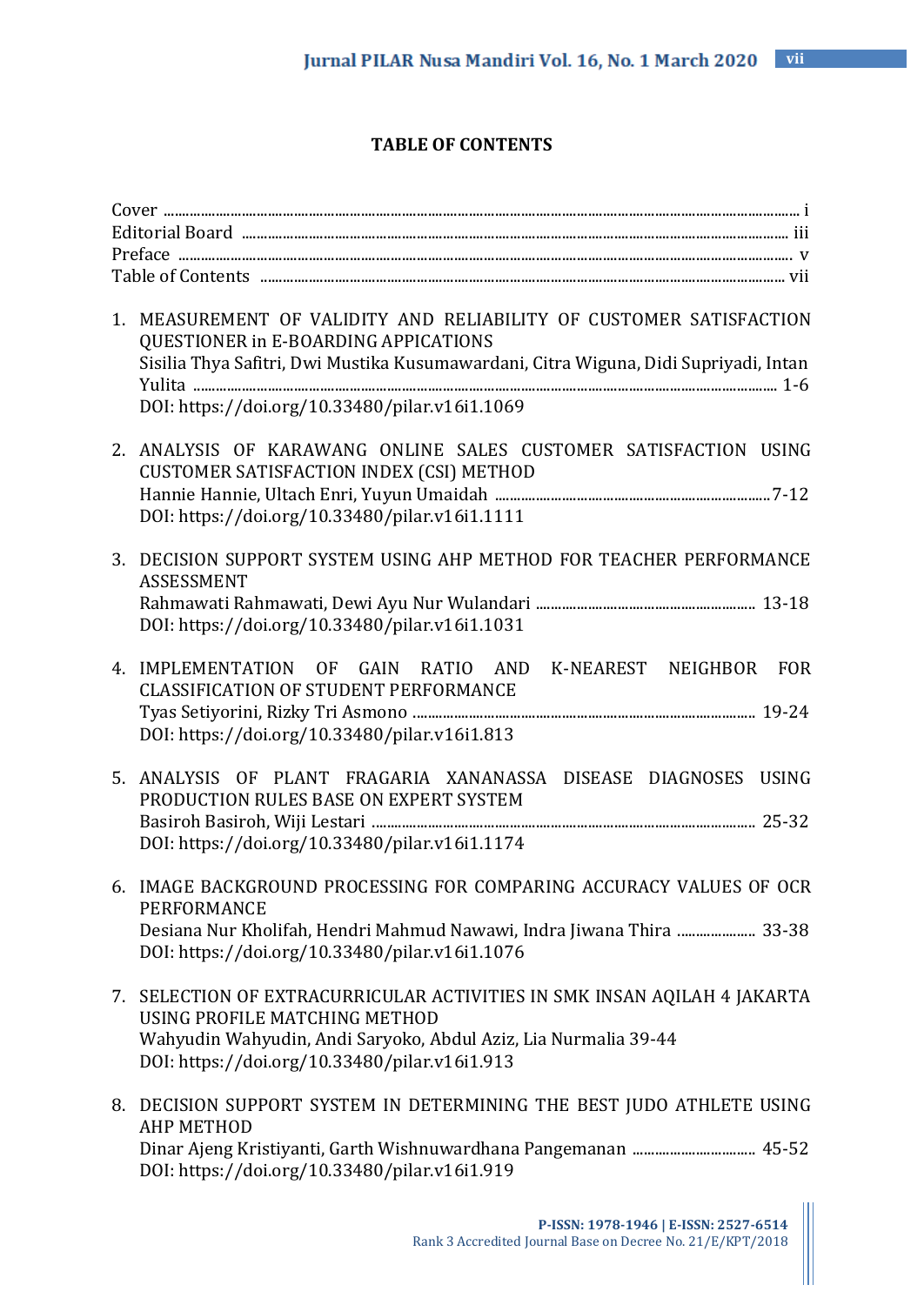- 9. HYBRID OPTIMIZATION METHOD BASED ON GENETIC ALGORITHM FOR GRADUATES STUDENTS Ridwansyah Ridwansyah, Ganda Wijaya, Jajang Jaya Purnama ................................. 53-58 DOI: https://doi.org/10.33480/pilar.v16i1.1180
- 10. COMPARISON OF MACHINE LEARNING CLASSIFICATION ALGORITHM ON HOTEL REVIEW SENTIMENT ANALYSIS (CASE STUDY: LUMINOR HOTEL PECENONGAN) Jaja Miharja, Jordy Lasmana Putra, Nur Hadianto ............................................................. 59-64 DOI: https://doi.org/10.33480/pilar.v16i1.1131
- 11. A DIJKSTRA ALGORITHM IMPLEMENTATION IN DETERMINING SHORTEST ROUTE TO MOSQUE IN RESIDENTIAL CITRA INDAH CITY Siti Lestari Lestari, Ardiansyah Ardiansyah, Angelina Puput Giovani, Desy Dwijayanti ..................................................................................................................................................................... 65-70 DOI: https://doi.org/10.33480/pilar.v16i1.1199
- 12. DIAGNOSIS OF CORONAVIRUS DISEASE 2019 (COVID-19) SURVEILLANCE USING C4.5 ALGORITHM Wildan Wiguna, Dwiza Riana ...................................................................................................... 71-80 DOI: https://doi.org/10.33480/pilar.v16i1.1293
- 13. SUCCESS ANALYSIS OF KITABISA MOBILE APPLICATION INFORMATION SYSTEM BY USING DELONE AND MCLEAN MODELS Hafiz Noval Hasany Aditya, Nurmalasari Nurmalasari, Hendri Hendri ................... 81-88 DOI: https://doi.org/10.33480/pilar.v16i1.918
- 14. ANALYSIS OF BUBBLE SORT AND INSERTION SORT ALGORITHM ON MEMORY EFFICIENCY USING DATA MINING APPROACH Iqbal Dzulfiqar Iskandar, Imam Amirulloh, Melisa Winda Pertiwi, Mira Kusmira, Agung Baitul Hikmah, Deddy Supriadi .................................................................................... 89-96 DOI: https://doi.org/10.33480/pilar.v16i1.1165
- 15. PREDICTION OF GLUCOSE LEVEL IN DIABETICS WITH SUPPORT VECTOR REGRESSION Devi Wulandari, Agus Subekti .................................................................................................. 97-102 DOI: https://doi.org/10.33480/pilar.v16i1.1264
- 16. IMPLEMENTATION OF THE SAW METHOD AS A DECISION SUPPORT FOR GIVING FEASIBILITY OF KUR ON BANK MANDIRI DRAMAGA BOGOR Riki Setiyawan, Frieyadie Frieyadie .................................................................................... 103-110 DOI: https://doi.org/10.33480/pilar.v16i1.1302
- 17. USTADZ ABDUL SOMAD LECTURE SENTIMENT ANALYSIS USING SUPPORT VECTOR MACHINE ALGORITHM COMPARISON OF COMPARATIVE FEATURES SELECTION Dedi Aridarma, Rifki Sadikin, Bobby Suryo Prakoso, Heru Sukma Utama ....... 111-116 DOI: https://doi.org/10.33480/pilar.v16i1.702